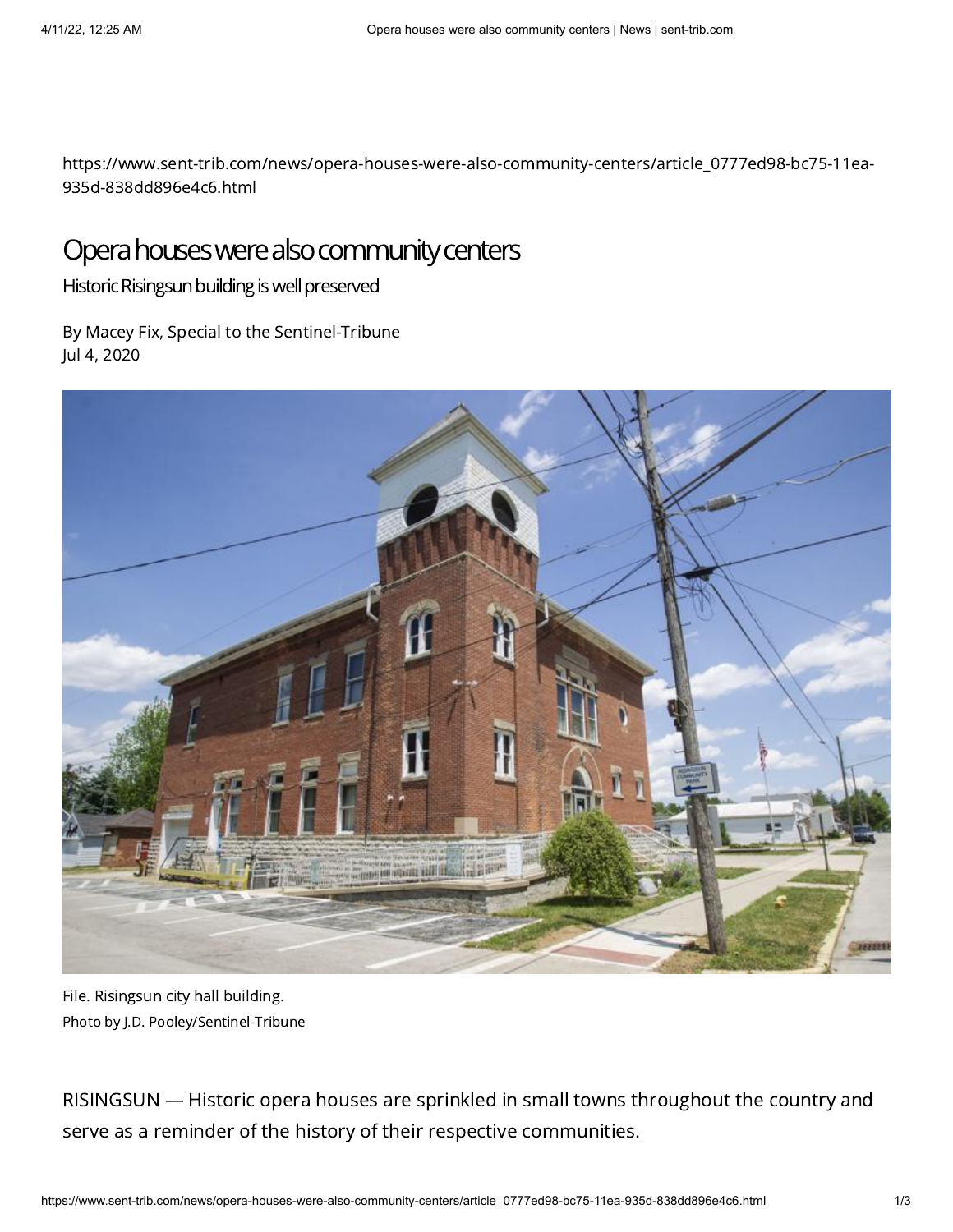Despite their names, these beautiful buildings functioned in a variety of ways, and were not solely limited to opera performance.

"You had lectures, you had performances, you had basketball games held in the opera houses, commencement ceremonies, that sort of thing," said Michael R. Hurwitz, of Historic Opera Houses. "These opera houses at the turn of the last century were built in small communities to be a community center, to provide entertainment and were the heartbeat of the community. (An opera house) truly was the community rallying point and the community center for all of these small towns throughout America."

All historic opera houses have a connection to the rich history of their communities, but some boast especially significant ties to national history. An example of this is the Risingsun Opera House with its connection to actress Lillian Gish.

"Risingsun is historic, it is well preserved, and it has the cache of having Lillian Gish, who in theatrical circles and motion picture circles is truly one of the great pioneers of American theater and American film who performed on that stage. It's a very significant piece of our history — Ohio's history — but also theatrical history," Hurwitz said.

Gish, nicknamed "The First Lady of American Cinema," had her very first performance on the stage of the Risingsun Opera House when she was 5 years old.

Along with this association to Gish, the Risingsun Opera House is notable because it is very well preserved.

Hurwitz, a theater technician, describes it as still being in "remarkably good condition," as it appears to still be structurally sound and still has the stage, seating and balcony intact.

However, to maintain the condition of the opera house, Hurwitz did suggest that it be restored.

"There has to be restoration to keep it preserved, but it would be a very modest restoration," he said. "Because of its historical significance, I think efforts should be made to maintain it, to do some restoration work, and to actually have kind of a regular schedule."

Currently, the Risingsun Opera House does not host any regular programs. It is now home to artifacts from the town's past, but does not hold any of the events or activities that it used to. Hurwitz said that he believes that restoring the theater would not only sustain the beauty of